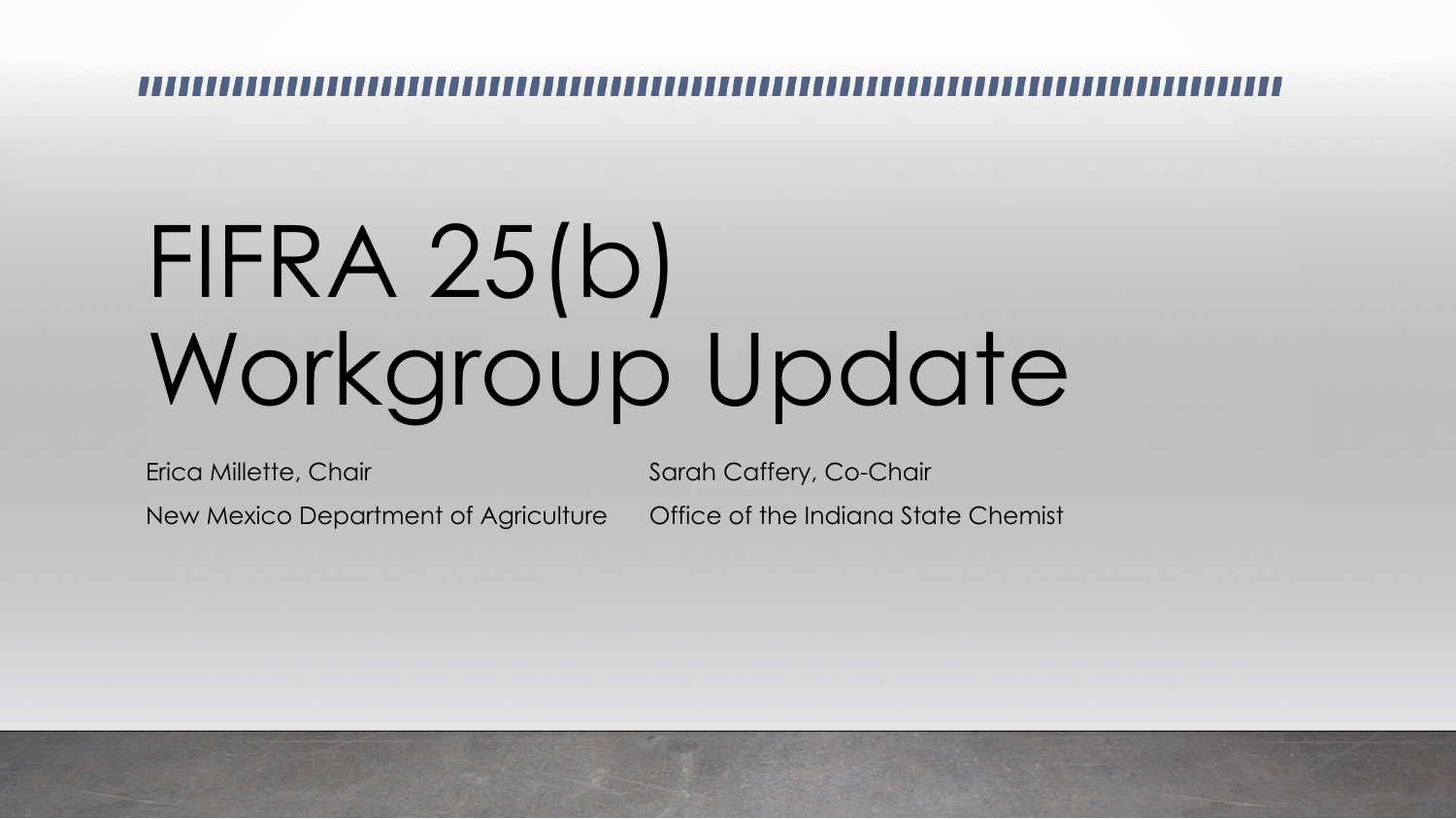## State Survey Results

#### 2017

- 41 States require registration
- 5 States require efficacy data
- 11 States require the Complete Statement of Formula
- 12 States require the Safety Data **Sheets**

#### 2018

- 43 States require registration or review
- 8 States require efficacy data
- 14 States require the Complete Statement of Formula
- 17 States require the Safety Data Sheets
- 27 States have adopted some or all of the Label Guidance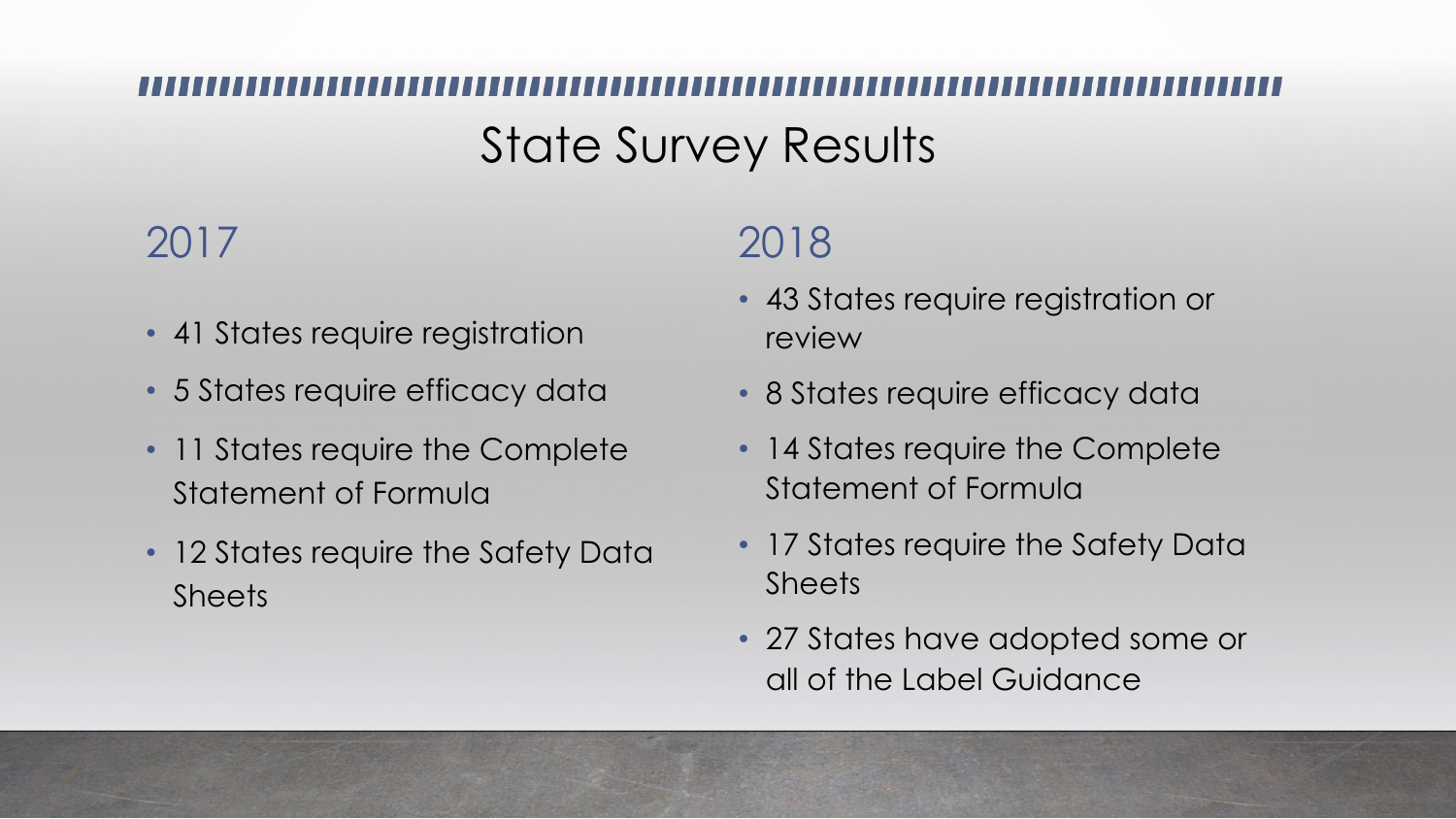### Data Guidance Compilation

- May 2018: Started Data Workgroup
	- Data Workgroup comprised of 8 SLAs
- May August 2018: Created a draft Data Guidance document.
	- Utilized existing state requirements as a starting point
- August 2018: Presented Draft to full State Workgroup and Industry **Workgroup**
- October 2018: Revised and Finalized document, submitted to AAPCO board for review and approval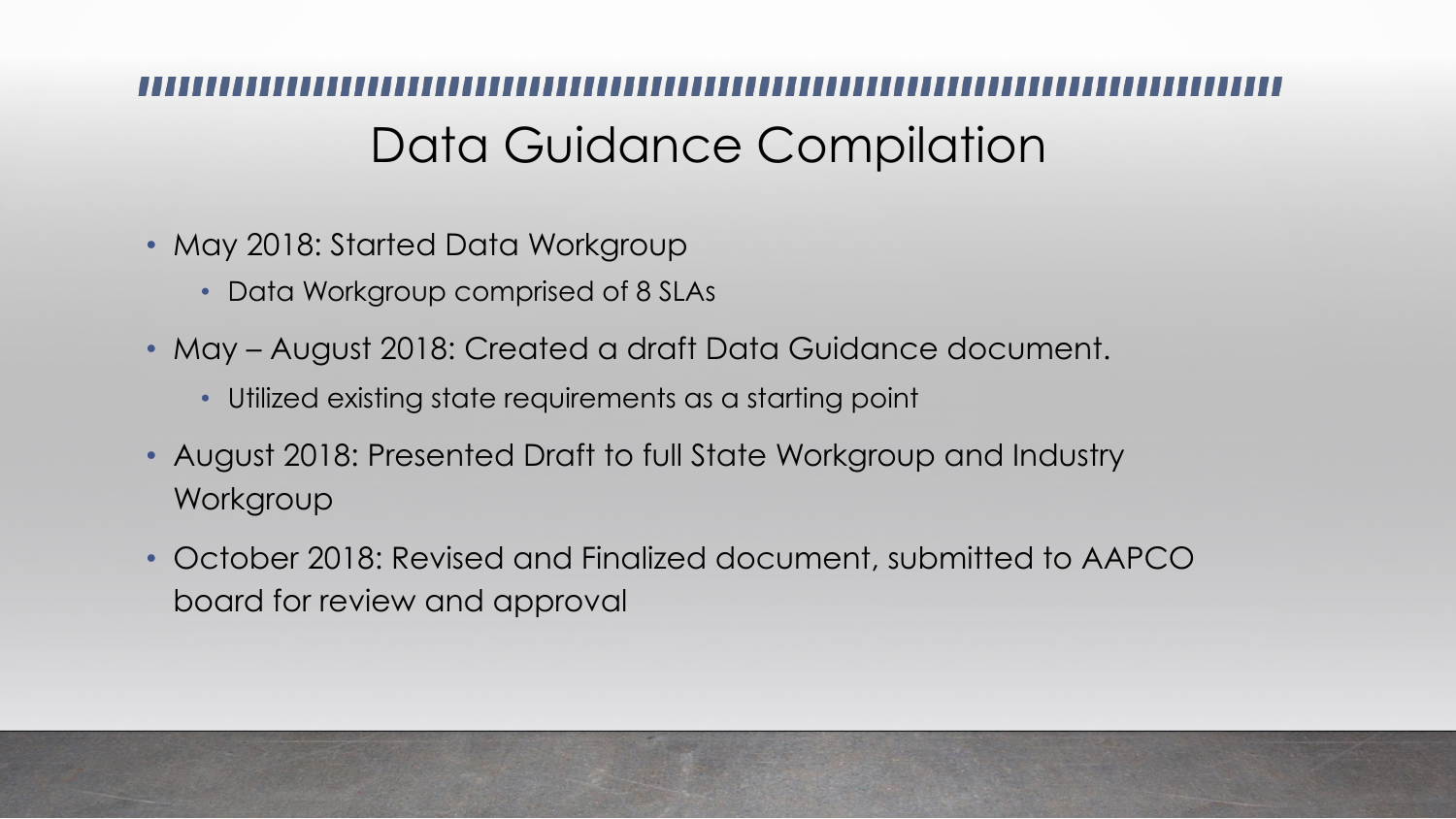## Data Guidance

- Provides baseline percentages for what is considered effective.
- Details what information needs to be included in testing.
- Specifies which mosquitoes and ticks are to be utilized in testing to support mosquito and tick claims.
- Does **not** specify specific methods to be used for testing.

• This is a **guidance** document not policy/law.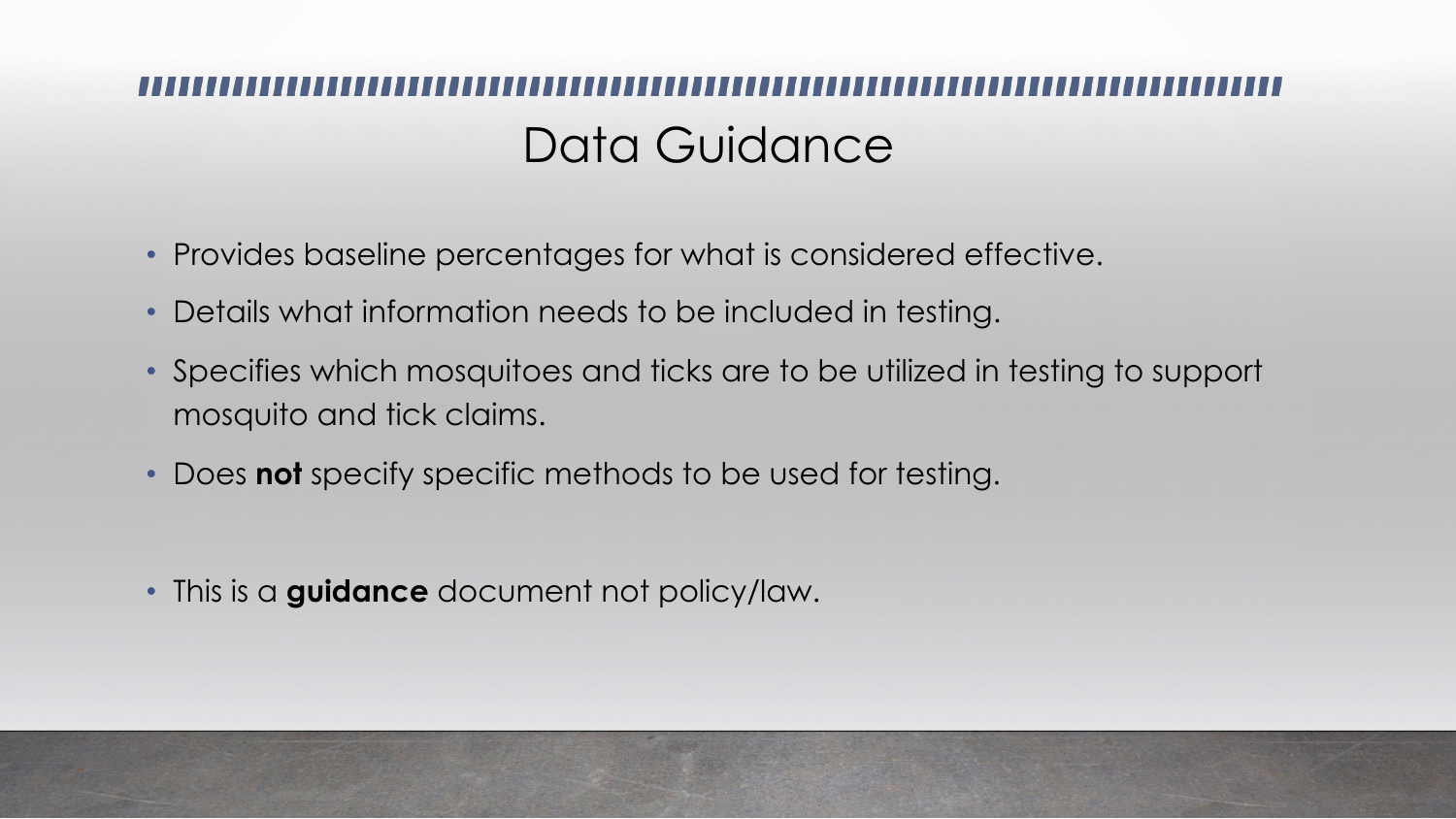# Concerns

- We have received concerns from numerous industry representatives.
- The workgroup is working on a response to concerns.
- The document will be updated as needed due to concerns and comments received.
	- All updates/revisions will be submitted to all workgroup members, State and Industry, prior to implementation.